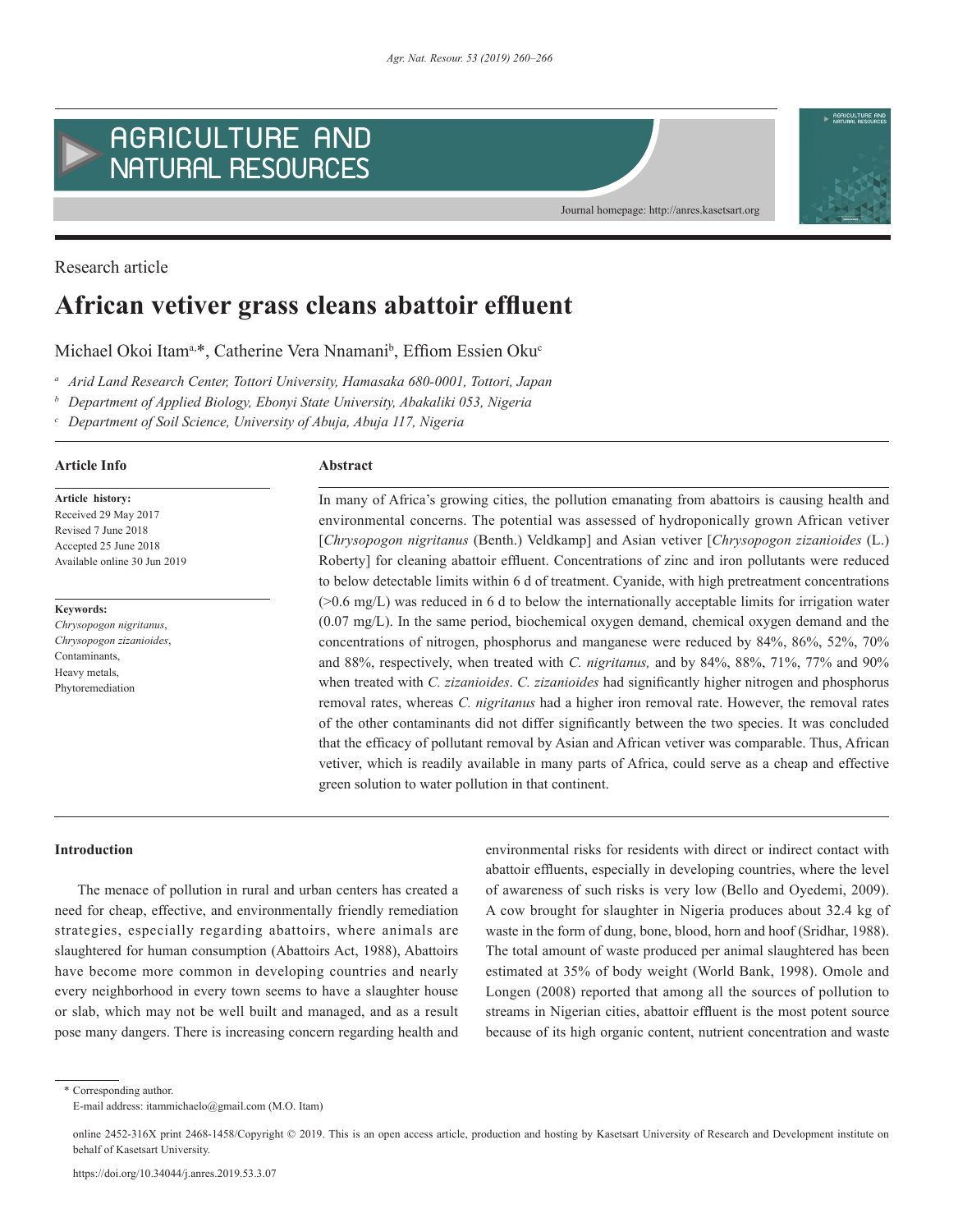volume. The volume of water required for processing a slaughtered cow is in the range of  $2.5-40$  m<sup>3</sup>, whereas  $6-30$  m<sup>3</sup> of water is needed per tonne of poultry (Gannon et al., 2004). This high demand for water has resulted in the siting of abattoirs near water bodies, where carcasses may be washed directly into streams or channeled in via drainages. Thus, the concentrations of various nutrients, particularly nitrogen and phosphorus in water, are affected, resulting in eutrophication and toxic accumulation in biological systems (Nwachukwu et al., 2011; Afiukwa, 2013).

Previous studies have examined the efficacy of phytoremediation the use of plants to resolve environmental problems—for the treatment of various types of wastewater in many countries, including Australia, India, China, Haiti and Vietnam (Truong and Hart 2001; Truong et al., 2008; Jayashree et al., 2011; Mahn et al. 2014; Muhhiriza et al., 2015). One such plant is vetiver grass (*Chrysopogon* spp.), a herbaceous perennial with erect and stiff leaves (about 0.5–1.5 m in length), a large panicle and linear-lanceolate spikelets that grows along river banks and on roadsides (Goudiaby and Diatt, 2003). It belongs to the family Poaceae, subfamily Panicoideae, tribe Andropogonae and subtribe Sorghinae (Angiosperm Phylogeny Group II, 2003; Marcacci, 2004). The three most commonly used species of vetiver grass are: 1) *C. zizanioides*, native to India; 2) *C. nigritanus*, native to western and southern Africa; and 3) *C. nemoralis*, native to South East Asia. Comparative studies of *C. zizanioides* and *C. nemoralis* showed that C. *zizanioides* has a higher potential as a phytoremediation agent. The efficacy of C. *zizanioides* has since been established in Asia and Australia (Truong et al., 2008).

*C. zizanioides* has a high affinity for both organic and inorganic compounds, making it suitable for a cost-effective, aesthetic and environmentally friendly approach for remediation of wastewater from various sources (Roongtanakiat and Chairoj, 2001). Different types of wastewater remediation using *C. zizanioides* have been reported (Truong and Stone, 1996; Xia et al*.*, 1999) and its efficacy has been linked to its high transpiration rate (Jayashree et al., 2011). An Australian study by Ash and Truong (2004) reported that the vetiver system provides better results in abattoir effluent treatment than the well-known kikuyu grass (*Pennisetum clandestinum*  Hochst.). Similarly, Mahn et al. (2014) observed a 59% reduction in biochemical oxygen demand (BOD) and a 60% reduction in chemical oxygen demand (COD) from abattoir effluent when treated with vetiver in China. These reduction rates were higher than from using biodigesters in the same experiment. They also reported that total nitrogen in abattoir effluent was reduced by 77% and total phosphorus was reduced by 46% when treated with vetiver grass compared with 42% and 11% reductions, respectively, achieved using biodigesters. Smeal et al. (2003) also demonstrated that vetiver has the capacity to reduce nitrogen concentrations to below acceptable limits (<10 mg/L) set by Australian and New Zealand Environment Conservation Council (1997). Roongtanakiat and Chairoj (2001) reported that total suspended solids, dissolved solids (above 2,000 mg/L), electrical conductivity (above 3.0 dS/m), hardness, BOD, COD, nitrogen, phosphorous, heavy metals and other contaminants were brought below toxic levels in India by using vetiver grass (*C. zizanioides*). In Nigeria, soil conservation trials using C. *zizanioides* and *C. nigritanus* have been reported (Babalola et al., 2003; Nzeribe and Nwachukwu, 2008; Oku and Aiyelari, 2014), but the adoption of vetiver technology is still in its infancy. The potential of Africa's indigenous species (*C. nigritanus*) in cleaning wastewater, which is one of Africa's critical challenges, is not well understood (United Nations University-Institute for Natural Resources in Africa, 2013).

In this study, the remediation efficacy of African vetiver (*C. nigritanus*) was compared to that of Asian vetiver (*C. zizanioides*) in order to understand the potential of the former in wastewater cleaning.

# **Materials and Methods**

#### *Study area*

This study was conducted in Abakaliki (6°22'N, 8°6'E), the capital city of Ebonyi State, southern Nigeria. The area has a tropical climate with a derived savannah vegetation. Mean annual rainfall ranges from 1200 mm to 1500 mm, with a bimodal pattern and a short dry spell in August. The average annual temperature is 31°C. Relative humidity ranges from 60% to 80% during the rainy season (Madu, 2005). The study site was an abattoir along Ogoja Road in the heart of Abakaliki. This abattoir was selected because it is the main source of meat for the city. The abattoir contained a small cattle ranch and a slow-flowing stream into which abattoir wastes were discharged. About 20 cattle were slaughtered in the abattoir on a typical day, but this number increased on weekends and during festival seasons.

# *Sample collection*

Two species of vetiver grass were used for this study—*Chrysopogon zizanioides* cv. Sunshine (EBSU-H-0201 C) and *C. nigritanus* (EBSU-H-0200 C)—which were obtained from the vetiver grass germplasm bank of Ebonyi State University, Abakiliki, Nigeria. The two species were grown in a nursery for 4 wk for acclimatization. Abattoir effluent was collected at three positions in the stream (point of discharge, midstream, downstream) and the samples were combined to obtain a composite sample.

#### *Experimental design*

Floating rafts were constructed using the cover of 40 L buckets turned upside-down (Fig. 1). Fourteen holes were bored into each raft to hold the crowns of vetiver plants. Plants were transplanted from the nursery and inserted into the bottom of the rafts, making sure not to damage the roots. The experiment was designed in a completely randomized pattern with six buckets, three for each vetiver species, representing three replicates. In the first hydroponic setup, tap water was used with additional nutrients (N:P:K at 15:15:15; 1 mL/L of water) to ensure that plant roots were well established (40 cm long) before transferring to abattoir effluent. The setup was mounted in an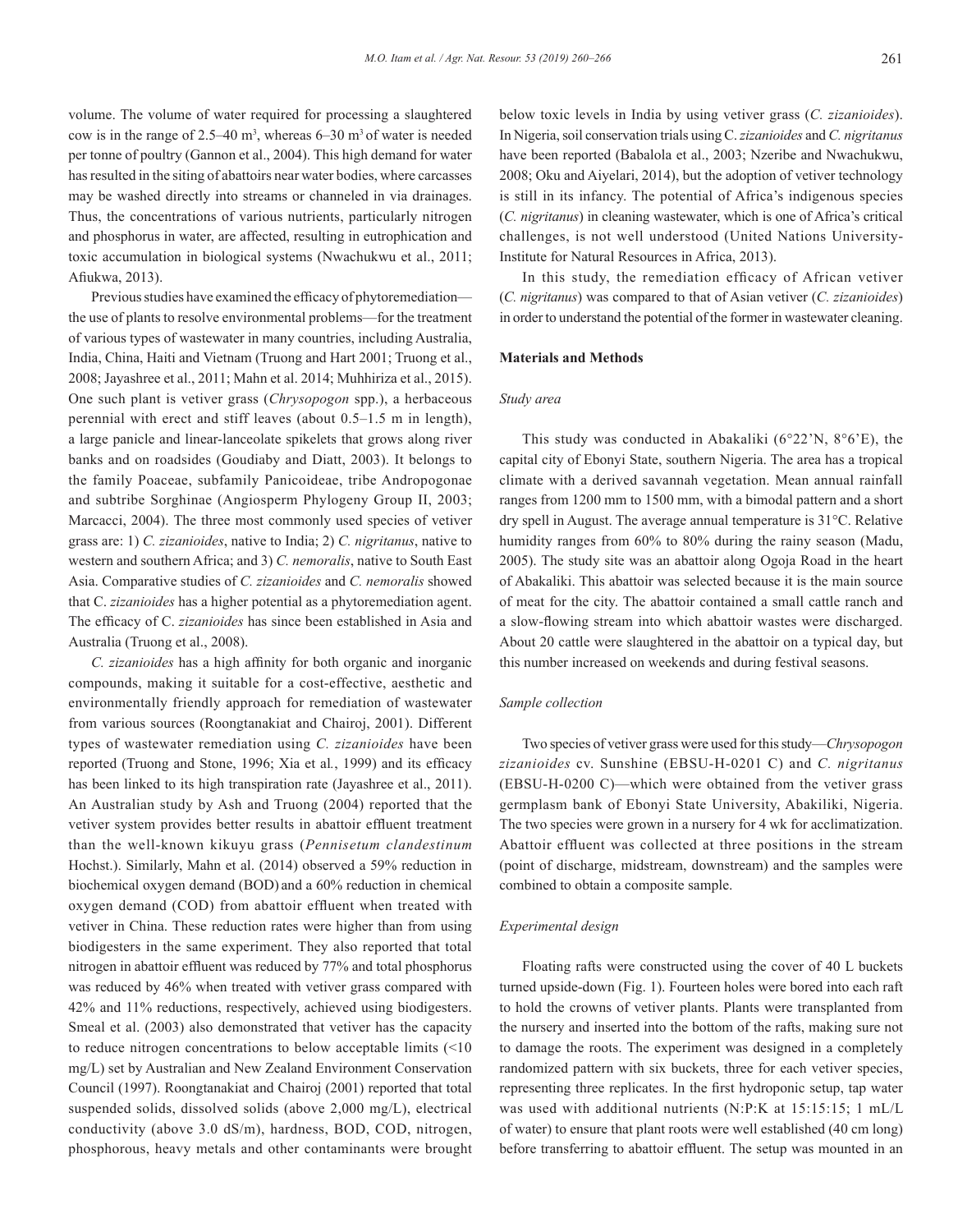

**Fig. 1** Root growth in a hydroponic setup: (A) *C. zizanioides*; (B) *C. nigritanus*

open field for 8 wk. Plants were then transferred to a second hydroponic setup containing abattoir effluent of the same volume (40 L) collected on the same day. These setups were mounted in a greenhouse for 6 d (humidity, 55%; temperature 30°C; photoperiod, 12 hr). Initial values of pH, BOD and COD and total nitrogen, total phosphorus, cyanide, lead, zinc, iron, cobalt, cadmium, mercury, manganese, arsenic, nickel and copper concentrations were determined in the abattoir effluent before treating with vetiver. The same water quality parameters were determined at 2 d, 4 d and 6 d after treatment started (DAT) to obtain the respective removal rates.

#### *Water quality determination*

Biochemical oxygen demand (BOD<sub>5</sub>) was determined following the standard 5-day method (American Public Health Association, 2005). COD was determined using a spectrophotometer (DR 5000; Hach; Loveland, CO, USA). pH was determined using a pH meter (sensION+; Hach; Loveland, CO, USA). Cyanide was analyzed using a flame atomic absorption spectrophotometer (Lambda ASTME201; PerkinElmer; Waltham, MA, USA) at a wavelength of 328 nm. Instrument conditions were maintained according to the manufacturer's specifications. Standard solutions and dilutions were made using the indirect method, as described by Gurkan and Yilmaz (2013). Total phosphorus and total nitrogen were analyzed using a spectrophotometer (DR 5000; Hach; Loveland, CO, USA) and standard assay kits following the manufacturer's instructions. The arsenic concentration was determined following the standard titrimetric procedure described by Garba et al. (2012), represented in Equation 1:

$$
As_2O_3 + 2H_2O + 2I_2 \to As_2O_5 + 4H^+ + 4I^-
$$
 (1)

Metal (lead, zinc, iron, cobalt, cadmium, mercury, manganese, arsenic, nickel, copper) concentrations were determined using standard methods (Association of Official Analytical Chemists, 2004) and the atomic absorption spectrophotometer. All determinations were made in triplicate, so that the three replicates were analyzed three times each.

### *Statistical analysis*

The effectiveness of both species in reducing each kind of pollutant from abattoir effluent was compared using a Student's t test at the 5% level of significance.

### **Results**

#### *Biochemical oxygen demand, chemical oxygen demand and pH*

Both *C. nigritanus* and *C. zizanioides* significantly reduced the concentrations of pollutants from abattoir effluent during hydroponic treatment. Contaminant pretreatment levels (day 0) were substantially reduced after 48 hr. At 2 DAT, the initial BOD of 206 mg/L was reduced to 99 mg/L and 102 mg/L by *C. zizanioides* and *C. nigritanus*, respectively (50% and 49% reductions, respectively). A greater than 80% reduction in BOD was achieved by both species at 6 DAT (Fig. 2A). COD was reduced from 204 mg/L at pretreatment to 99 mg/L and 64 mg/L by *C. zizanioides* and *C. nigritanus*, respectively, at 2 DAT. At 4 DAT and 6 DAT, COD showed a greater than 80% reduction in both treatments, and the removal rate did not differ significantly between the two species (Fig. 2B). pH changes were observed in the abattoir effluents during treatment, with reductions from 7.5 to 6.8 by *C. zizanioides* and from 7.5 to 6.2 by *C. nigritanus*.



**Fig. 2** Biochemical oxygen demand (A) and chemical oxygen demand (B) of abattoir effluent before (day 0) and after treating with vetiver (2, 4 and 6 days after treatment, DAT); \*\* = significant difference ( $p < 0.01$ ) between the performance of the two vetiver species.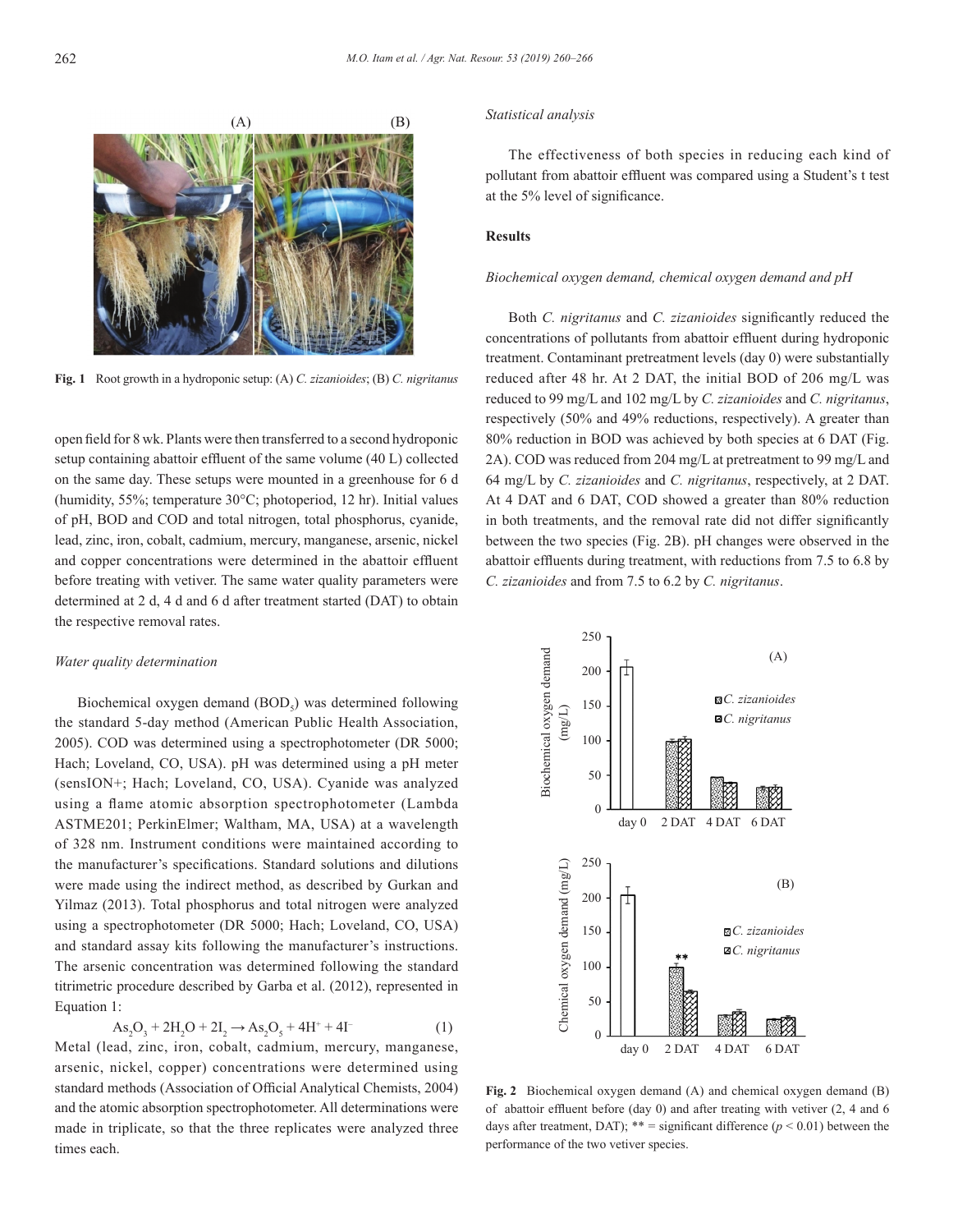#### *Nitrogen, phosphorus and cyanide*

# *Heavy metals*

The nitrogen concentration was reduced from 130.6 mg/L at pretreatment to 61 mg/L and 69 mg/L by *C. zizanioides* and *C. nigritanus*, respectively, at 2 DAT. The reduction rate with *C. zizanioides* was higher (*p* < 0.05). Nitrogen was further removed by both species at 4 DAT and 6 DAT, and again, the reduction rate with *C. zizanioides* was higher (*p* < 0.01; Fig. 3A). Similarly, the phosphorus concentration was reduced from 56 mg/L at pretreatment to 29 mg/L and 23 mg/L by *C. zizanioides* and *C. nigritanus*, respectively, at 2 DAT. Compared to that of *C. zizanioides*, the reduction rate by *C. nigritanus* was higher at 2 DAT, but lower at 6 DAT (Fig. 3B). Cyanide was reduced from 0.82 mg/L at pretreatment to 0.35 mg/L and 0.32 mg/L by *C. zizanioides* and *C. nigritanus* respectively, at 2 DAT, and more cyanide removal occurred at 4 and 6 DAT (Fig. 3C), although the rate was similar in both species.

Cobalt, cadmium, mercury, arsenic, nickel and copper were not detected in the abattoir effluent before treatment. *C. zizanioides* and *C. nigritanus* each reduced the zinc concentration from 1.43 mg/L at pretreatment to 0.6 mg/L at 2 DAT, and by 4 DAT zinc had been reduced below detectable limits in both species (Fig. 4A). Similarly, the iron concentration was reduced from 1.30 mg/L at pretreatment to 0.73 mg/L by both species at 2 DAT, and it was further reduced below detectable limits by *C. nigritanus* at 4 DAT and to 0.15 mg/L and 0.01 mg/L at 4 DAT and 6 DAT, respectively, by *C. zizanioides* (Fig. 4B). Furthermore, *C. zizanioides* and *C. nigritanus* reduced the manganese concentration from 1.03 mg/L at pretreatment to 0.77 mg/L and 0.74 mg/L, respectively, at 2 DAT. The rate of reduction by *C. zizanioides* was higher at 4 DAT, but at 6 DAT the rate did not differ from that of *C. nigritanus* because manganese was again detected in the *C. zizanioides* treatment (Fig. 4C).



**Fig. 3** Mean±SD of nutrient and cyanide concentrations in abattoir effluent before (day 0) and after treating with vetiver (2, 4 and 6 days after treatment, DAT): (A) nitrogen; (B) phosphorus; (C) cyanide; comparison between species was based on the rate of pollutant reduction from pretreatment levels (day 0);  $* = p < 0.05$ ,  $*** = p < 0.01$ .



**Fig. 4** Mean±SD of heavy metal concentrations in abattoir effluent before (day 0) and after treating with vetiver (2, 4 and 6 days after treatment (DAT): (A) zinc; (B) iron; (C) manganese; comparison between species was based on pollutant reduction from pretreatment levels (day 0);  $** = p < 0.01$ ; arrows indicate reduction below detectable limits.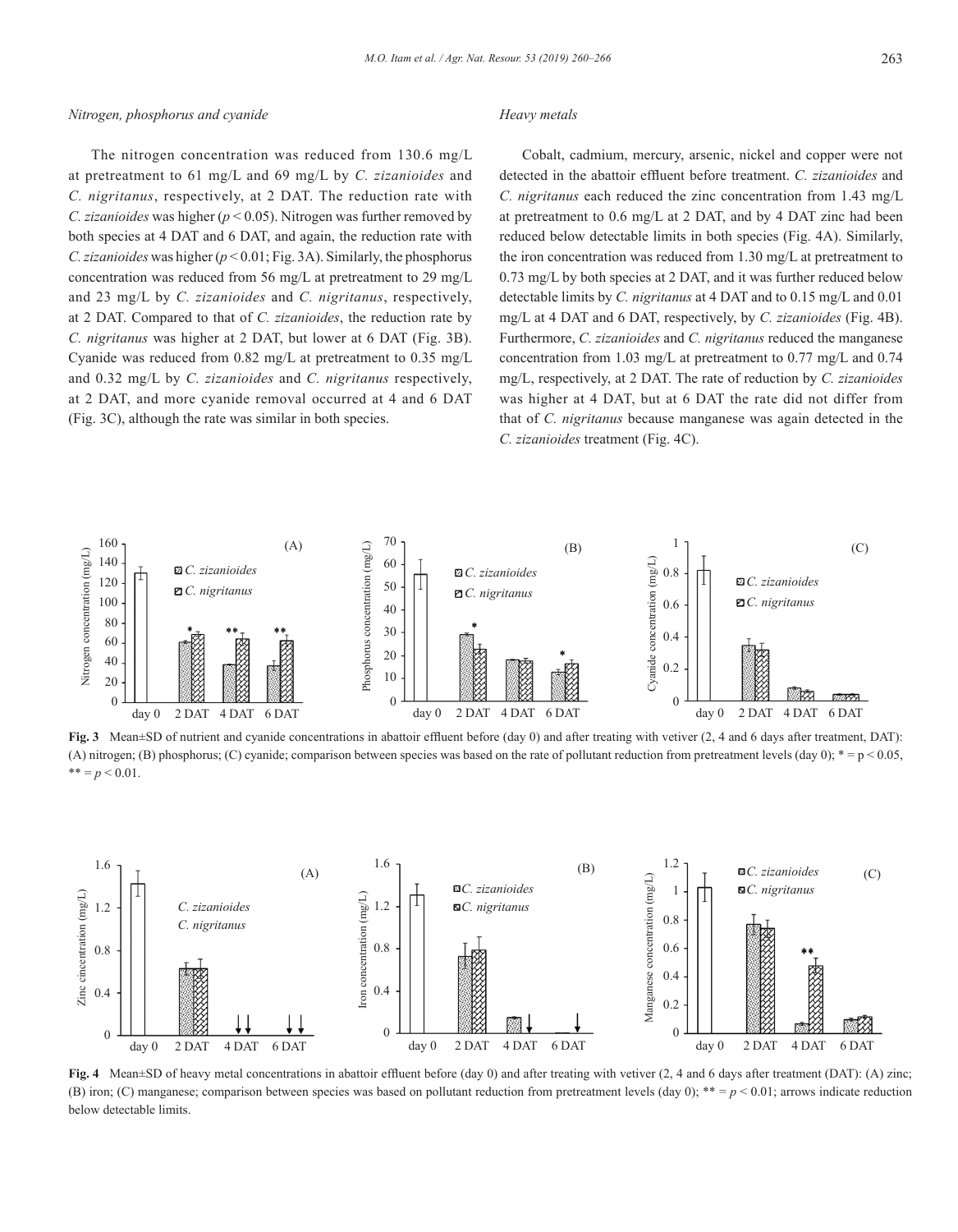#### **Discussion**

#### *Biochemical oxygen demand, chemical oxygen demand and pH*

The use of vetiver grass in Africa is still in its infancy and the potential of the African species in wastewater cleaning is poorly understood. In the current study, African vetiver grass demonstrated an efficacy similar to that of the well-known Asian vetiver. BOD is the amount of dissolved oxygen needed by aerobic organisms to break down organic material present in wastewater, whereas COD gives an idea of the total amount of oxidizable (biodegradable and non-biodegradable) substances in the wastewater (Esener et al., 1981). Both vetiver species reduced the BOD in abattoir effluent by 84% within 6 d. Similarly, COD was reduced by 88% and 86% by *C. zizanioides* and *C. nigritanus*, respectively. The rates of BOD and COD removal were in line with Zheng et al. (1997), Truong et al. (2008) and Darajeh et al. (2016). Wastewater is considered to be well treated if the BOD/COD ratio is higher than 0.05 (Tran and Ngo, 2002). In the current study, the BOD/COD ratio of effluent treated by each species was above 0.05, indicating that the abattoir effluent was reasonably treated by vetiver within 6 d. However, the final pH values obtained after treatment (6.8 and 6.2 for *C. zizanioides and C. nigritanus*, respectively) were lower than the recommended value (7.25; World Health Organization, 2004).

#### *Nitrogen, phosphorus and cyanide*

Nitrogen and phosphorus are the most common nutrients causing eutrophication and subsequent algal blooms, which are a major environmental problem in Sub-Sahara Africa (Oku et al., 2016). The nitrogen concentration in the effluent was reduced by 71% and 52% by *C. zizanioides* and *C. nigritanus*, respectively. Previous studies reported that *C. zizanioides* removed between 62% and 93% of nitrogen (Truong 2000; Truong and Hart 2001). The nitrogen removal rate was significantly higher in the *C. zizanioides* treatment. Although the reason for this variation is not clear, it may have been due to better adaptation by *C. zizanioides* to nitrogen removal since it has long been employed in phytoremediation (Truong and Stone, 1996; Xia et al., 1999). Similarly, 77% and 70% of phosphorus was removed by *C. zizanioides* and *C. nigritanus*, respectively, and these rates were similar to those reported by Mahn et al. (2014). Although the phosphorus removal rate was significantly greater in the *C. zizanioides* treatment, *C. nigritanus* also showed a strong potential for cleaning water contaminated with high nutrient concentrations.

Cyanide is often associated with mining and manufacturing industries but may sometimes find its way into water bodies (Elbel et al*.*, 2007), especially in regions with poor environmental regulations. The conventional treatment systems in developed countries, such as reverse osmosis and ion exchange, are too expensive for many developing economies and are sometimes not environmentally friendly (Maegala et al., 2011; Oku et al., 2016). In the current study, the pretreatment cyanide concentration of 0.82 mg/L was reduced within 6 d to below the internationally acceptable limits for irrigation water of 0.07 mg/L (World Health Organization, 2004). The reduction rate was about 90% for both species. Wachirawongsakorn et al. (2015) reported a 100% removal of 5 mg/L cyanide within 2 wk using a *C. zizanioides* ecotype (Monto). This further proved that the African species, like its Asian counterpart, is capable of absorbing toxic compounds without showing toxicity.

#### *Heavy metals*

Heavy metals such as zinc, iron and manganese are required in minute quantities by organisms, but an increase in the concentrations of these elements beyond a certain threshold may become harmful to organisms (Beldi et al., 2006; Ndome et al., 2010). Zinc, iron and manganese pollution have been previously reported in abattoir effluents (Raheem and Morenikeji, 2008; Magaji and Chup, 2012). In the current study, zinc was reduced below detectable limits by both vetiver species at 4 DAT. This reduction rate was similar to a report from Zimbabwe (Muhhiriza et al., 2015), but higher than one reported for China (Chen et al., 2009). Iron was reduced below detectable limits at 4 DAT by *C. nigritanus* and at 6 DAT by *C. zizanioides.* The reduction rates of manganese were 88% and 90% by *C. zizanioides and C. nigritanus*, respectively. The absorption of iron and manganese by plants is usually associated with the release of phytosiderophores (substances that chelate iron) (Chen et al., 2009). The mechanisms underlying the absorption of these substances by vetiver are complex and not well understood. The cleaning of abattoir effluent with vetiver may have occurred through rhizofiltration and rhizodegredation. Most substances are absorbed into plant roots via various mechanisms that depend on factors such as solubility, polarity and hydrophobicity (Schnoor et al. 1995). According to Simpson (2011), soluble substances may enter the apoplast of roots through intercellular spaces, while others may pass through the xylem where they encounter the impermeable Casparian strip, and as such may require membrane pump mechanisms for translocation. However, most ionic substances mimic nutrients and travel through channels intended for essential nutrients (Hall, 2002). The current study showed that African vetiver (*C. nigritanus*) has an efficacy similar to that of Asian vetiver (*C. zizanioides*) in cleaning wastewater. Based on the similar rates of reduction of BOD, COD, nitrogen, phosphorus, cyanide, zinc, iron and manganese from abattoir effluent within 6 d, we conclude that *C. nigritanus*, which is readily available in Africa, is a cheap, effective, and environmentally friendly tool for wastewater cleaning.

#### *Limitations*

The current research demonstrated the effectiveness of both vetiver species in removing pollutants from wastewater. Although, beyond the scope of this study, a few concerns might limit the wide scale use of this technology in Africa. The question of what can be done with vetiver plants after accumulating heavy metals has yet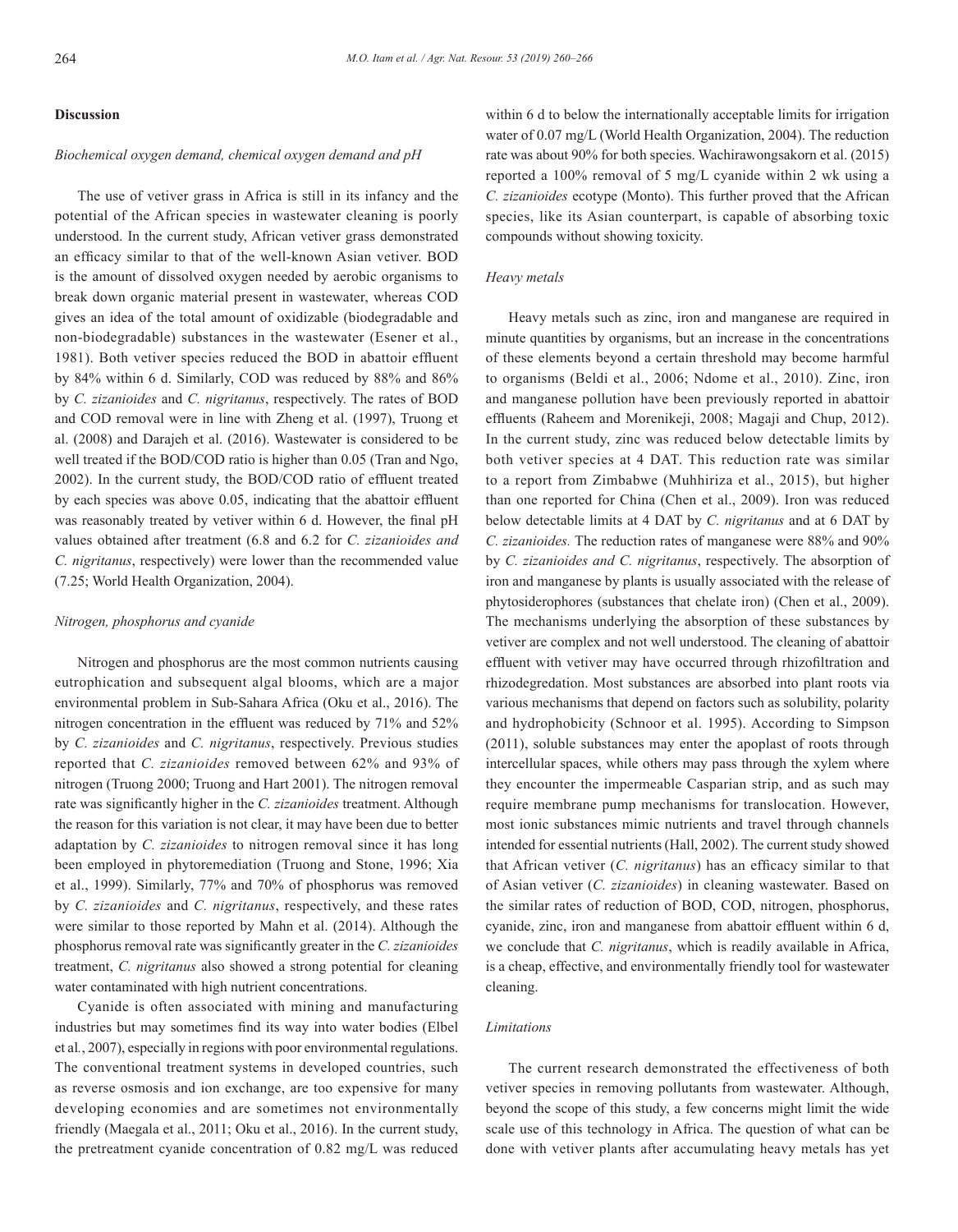to be satisfactorily answered. In wide scale industrial applications, important metals may be recovered from plant tissues (phytomining). However, in rural areas, there is a high possibility of livestock grazing on heavy metal accumulated vetiver grass. These issues require further research.

#### **Conflict of Interest**

The authors declare that there is no conflict of interests.

# **Acknowledgements**

The United Nations University-Institute for Natural Resources in Africa (UNU-INRA), Ghana is acknowledged for funding this research; the Projects Development Institute (PRODA) Enugu, and Caritas University Amorji-Nike, Enugu provided laboratory assistance; Dr J. N. Afiukwa of the Department of Industrial Chemistry, Ebonyi State University provided editorial assistance with an earlier version; and Dr Paul Truong, Director of The Vetiver Network International (TVNI), Brisbane, Australia supplied technical advice.

#### **References**

- Abattoirs Act. 1988. Irish Statute Book. Office of the Attorney General, Dublin, Ireland. http://www.irishstatutebook.ie/eli/1988/act/8/enacted/en/html, 2 May 2019
- Afiukwa, J.N. 2013. Evaluation and correlation study of heavy metal load in drinking water and update of water-related diseases cases in Ebonyi State from 2001–2011. Am. J. Sci. Ind. Res. 4: 221–225.
- American Public Health Association. 2005. Standard Methods for the Examination of Water & Wastewater, Port City Press, Baltimore, MD, USA.
- Angiosperm Phylogeny Group II. 2003. An update of the Angiosperm phylogeny group classification for the orders and families of flowering plants. Bot. J. Linn. Soc*.* 141: 399–436.
- Ash, R., Truong, P. 2004. The use of vetiver grass for sewage treatment. In: Proceedings of Sewage Management Conference. Cairns, QLD, Australia, pp. 132–141.
- Association of Official Analytical Chemists. 2004. Official Methods of Analysis, 16th ed. Washington DC, USA.
- Australian and New Zealand Environment Conservation Council. 1997. Guidelines for the sewage systems effluent management*.* National Water Quality Management Strategy. Canberra, ACT, Australia.
- Babalola, O., Jimba, J.C., Maduakolam, O., Dada, O.A. 2003. Use of vetiver grass for soil and water conservation in Nigeria. In: Proceedings of the Third International Conference on Vetiver and Exhibition. Guangzhou, China, pp. 293–309.
- Beldi H, Gimbert F, Maas S, Scheifler R, Soltani N. 2006. Seasonal variations of Cd, Cu, Pb and Zn in the edible mollusc *Donax trunculus* (*Mollusca, Bivalvia*) from the Gulf of Annaba, Algeria. Afr. J. Agric. Res. 1: 85–90.
- Bello, Y.O., Oyedemi, D.T. 2009. Impact of abattoir activities and management in residential neighbourhoods: A case study of Ogbomosho. Nigeria. Soc. Sci. J*.* 19: 121–127.
- Chen, J., Shiyab, S., Han, F.X., Monts, D.L., Waggoner, C.A. 2009. Bioaccumulation and physiological effects of mercury in *Pteris vittata* and *Nephrolepis exaltata***.** *Ecotoxicology*. 18: 110–121.
- Chomchalow, N. 2003. Vibrant versatile vetiver. Pacific Rim Vetiver Network Technical Bulletin. Bangkok, Thailand.
- Darajeh, N., Idris, A., Masoumi, H.R., Nourani, A., Truong, P., Sairi, N.A. 2016. Modeling BOD and COD removal from palm oil mill secondary effluent in floating wetland by *Chrysopogon zizanioides* (L.) using response surface methodology. J. Environ. Manage*.* 181: 343–352.
- Elbel, M., Evangelou, M.W.H., Schaeffer, A. 2007. Cyanide phytoremediation by water hyacinths (*Eichhornia crassipes*). Chemosphere. 66: 816–823. doi.org/10.1016/j.chemosphere.2006.06.041
- Esener, A.A., Roels, J.A, Kossen, N.W. 1981. The bioenergetic correlation of COD to BOD. Biotechnol. Lett. 3: 193–196.
- Gannon, V., Hummenik, F., Rice, M., Cicmanec, J., Smith, J., Carr, R. 2004. Control of zoonotic pathogens in animal wastes, waterborne diseases: Identification, causes and control. In: Cortruvo, J., Dufour, A. (Eds.). Publication for World Health Organization. London, UK, pp. 409–425.
- Garba, Z.N., Gimba, C.E., Galadima, A. 2012. Arsenic contamination of domestic water from northern Nigeria. IJST. 5: 55–60
- Goudiaby, V.M., Diatt, M.G. 2003. Mapping the natural distribution of genus *Vetiveria* in Senegal: Traditional uses and the potential for business opportunities. In: Proceedings of the Third International Conference on Vetiver and Exhibition. Guangzhou, China, pp. 160–168.
- Gurkan, R., Yilmaz, O. 2013. Indirect quantification of trace level cyanide in environmental waters through flame atomic absorption spectrophotometry coupled with cloud point extraction. J. Iran Chem. Soc. 10: 631–642. doi 10.1007/s 13738-012-0195-2.
- Hall, J.L. 2002. Cellular mechanisms for heavy metal detoxification and tolerance. Exp. Bot. 53: 1–11.
- Jayashree, S., Rathinamala, J., Latshamaperumalsamy, P. 2011. Determination of heavy metal removal efficiency of *Chysopogon zizanioides* (vetiver) using textile wastewater contaminated soil. Environ. Sci. Technol*.* 5: 543–551.
- Juliard, C. 2003. Vetiver system and the private sector. In: Proceedings of the Third International Conference on Vetiver and Exhibition. Guangzhou, China, pp. 184–198.
- Madu. I.A. 2005 Population and settlement constraints to sustainable agricultural land use in southeastern Nigeria. In: Okoko, E., Adekunle, V. (Eds.). Environmental Sustainability and Conservation in Nigeria. Environmental Conservation and Research Team, Federal University of Technology. Akure, Nigeria, pp. 163–171.
- Maegala, N., Fridelina, S., Abdul, L. 2011. Bioremediation of cyanide by optimized resting cells of rhodococcus strains isolated from Peninsular Malaysia. Int. J. Biosci. Biochem. Bioinforma. 1: 98–101.
- Magaji, J.Y., Chup, C.D. 2012. The effects of abattoir waste on water quality in Gwagwalada-Abuja, Nigeria. Ethiopian Journal of Environmental Studies and Management. 5: 542–549. doi.org/10.4314/ejesm.v5i4.S14
- Mahn, L.H., Dung, N.N.X., Van Am, L., Le Minh, B.T. 2014. Treatment of wastewater from slaughter by biodigester and *Vetiveria zizanioides* L. Livestock Res*.* Rural Dev. 26: 126–134.
- Marcacci, S. 2004. A phytoremediation approach to remove pesticides (atrazine and lindane) from contaminated environment. Ph.D. thesis, École Polytechnique Fédérale De Lausanne. Lausanne, Switzerland.
- Muhhiriza, T., Mapanda, F., Mvumi, B.M., Wuta, M. 2015. Removal of nutrient and heavy metal loads from sewage effluent using vetiver grass, *Chysopogon zizanioides* (L.) Roberty. Water SA. 41: 457–463. doi. org/10.4314/wsa.v41i4.04
- Ndome, C.B, Ekaluo, U.B, Asuquo, F.E. 2010. Comparative bioaccumulation of heavy metals (Fe, Mn, Zn, Cu, Cd, Cr) by some edible aquatic mollusc from the Atlantic coastline of South Eastern Nigeria. World J. Fish Mar. Sci. 2: 317–321